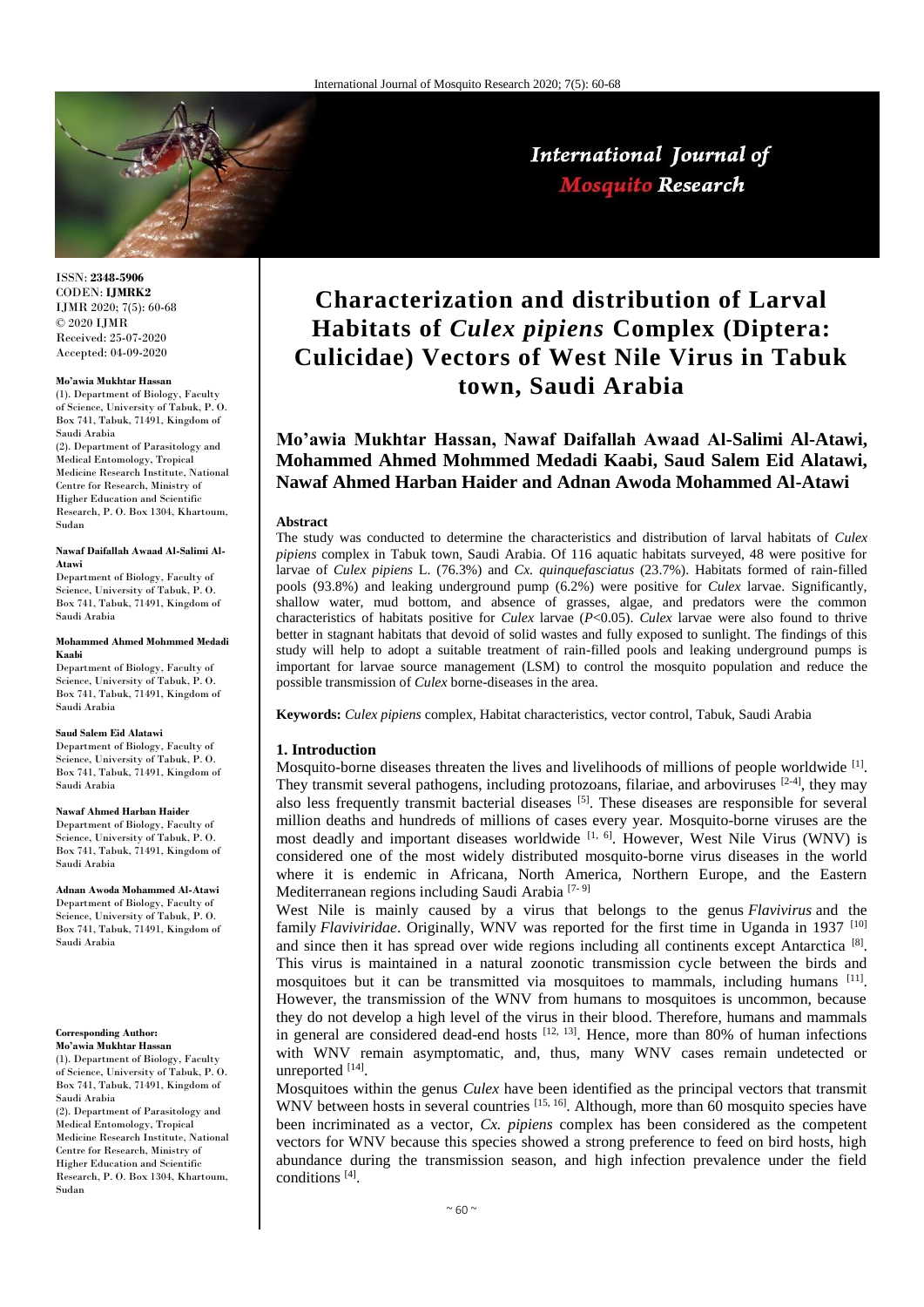WNV has been reported in many East Mediterranean countries; however, little information is available about its prevalence in equine populations in Saudi Arabia. However, infections with WNV have been detected in horses from Al-Ahsa, Riyadh, and Qateef regions [17]. However, the mosquito vector *Cx. pipiens* has been reported from several areas in Saudi Arabia<sup>[18]</sup>. This species is considered to be one of the most common and widely distributed mosquito species in the country [18].

Currently, Integrated Mosquito Management (IMM) or Integrated Vector Management (IVM) is the most recommended strategy for the control of mosquito vectors. It is known that IMM can be used as a combination of methods to control mosquitoes and hence the spread of arboviruses. Implementation of IMM for control of mosquito vectors is mainly based on an understanding of mosquito biology and the way mosquitoes spread viruses to develop plans for controlling mosquitoes. The vector control program based on the larval source management (LSM) strategy is more effective for controlling mosquito vectors. Hence, the characterization of mosquito larval habitats is a prerequisite to designing more efficient and successful mosquito control strategies. To date, few studies were conducted in Saudi Arabia to determine the preferred type of breeding habitats for *Culex* species. Therefore, the current study was carried out to characterize the larval habitats of *Cx. pipiens* complex in Tabuk town, Saudi Arabia.

from January to July 2020 in Tabuk town, Saudi Arabia. Tabuk town, the capital city of the Tabuk Province is located in the northwestern part of Saudi Arabia (28°23′50″N and 36°34′44″E) (Figure 1). It is located at 773 m above the sea level and about 280 km to the Jordan-Saudi Arabia border. The area has a desert's continental weather with dry hot summer (April - October) and dry cold winter (November – March). Temperatures vary from 26 to 46 °C in the summer and from − 4 to 18 °C in winter, with widespread frosts and some not uncommon snow every few years. The rainy season in the area almost during the winter months. The precipitation ranges between 50 and 150 mm, with some not uncommon snow every 3-4 years. The total population of Tabuk city has been estimated at 455,450 people (http://worldpopulationreview.com).

## **2.3. Larval habitat surveys and larval collection**

The study area (i.e. Tabuk town) was divided according to land use types into; 1) residential areas, 2) industrial areas, 3) valleys and 4) farmlands. In each selected area, potential aquatic habitats were examined twice a week between January and March for the presence of mosquito breeding sites. However, during April – July the larval survey was conducted once a week. All surveyed aquatic habitats for the presence of mosquito larvae were geo-referenced using GPS Magellan Triton 400, PJM Technology Industry Co., Ltd, Shenzhen Pengjin Technology Co., Ltd, Shenzhen China).

## **2. Materials and methods**

#### **2.1. Study area**

The study was conducted as cross-sectional larval surveys



**Fig 1:** A map of Saudi Arabia showing the location of Tabuk are and study area ( $\Box$ )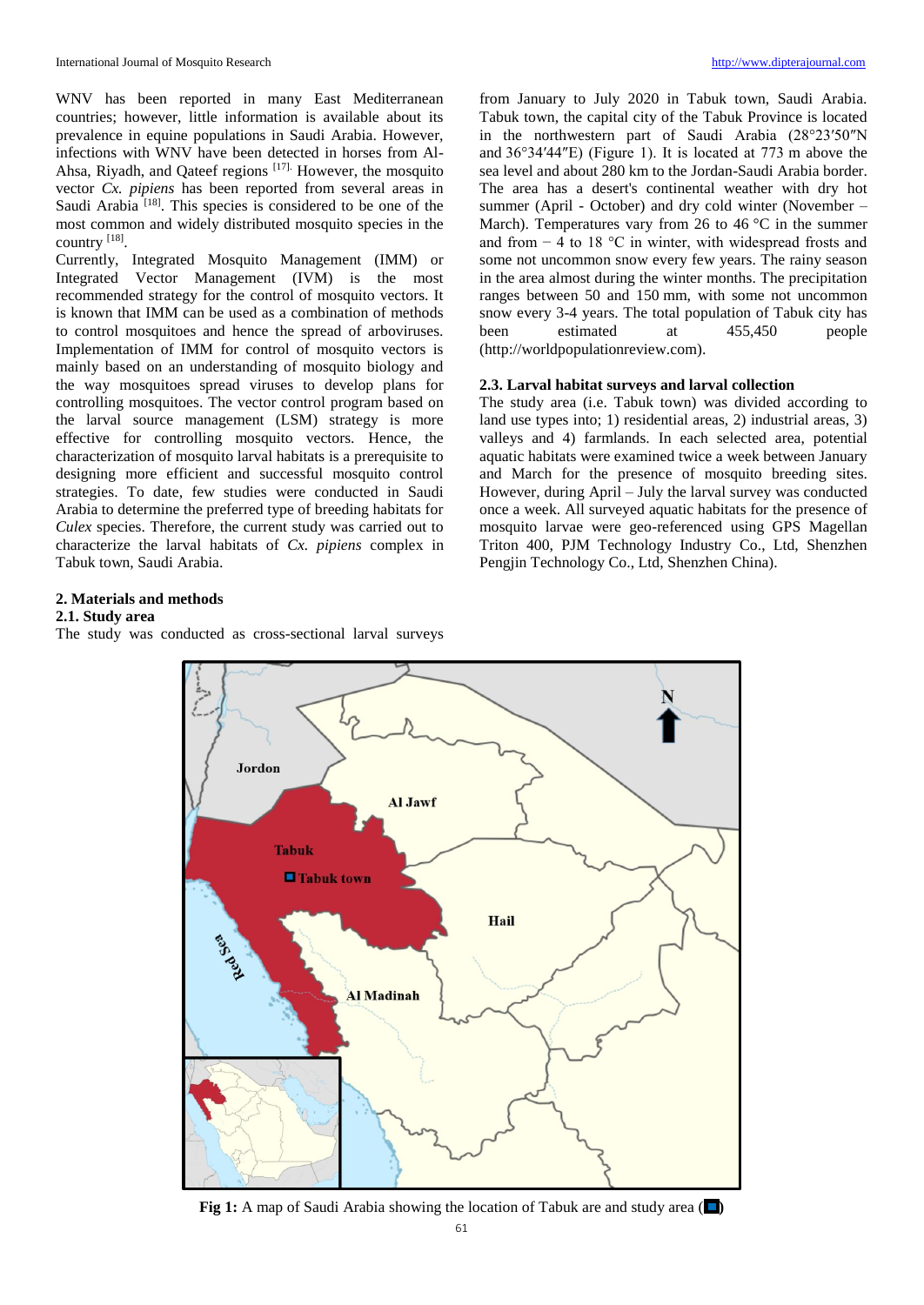Mosquito larvae were collected from possible habitats in each of the surveyed areas following the standard method. Mosquito larvae and pupae as well as aquatic invertebrates were collected from possible larval habitats using a standard 350-ml dipper and/or pipettes according to the size of the water body. In each habitat, 10 to 20 dips were made for the presence of mosquito larvae. The dipper was moved along the larval habitat, skimming the surface of the water. The dipper then lifts out of the water, mosquito larvae were counted per each dip in all surveyed habitats and poured in white trays. The water in the trays left steady until larvae and pupae raised to the surface of the water. The larvae were picked up by pasture pipettes and transferred to a plastic bottle (500 ml) contains water from the same larval habitat. The plastic bottles containing larvae were transported to the laboratory of the Department of Biology, Faculty of Science, the University of Tabuk for subsequent identification to species level.

### **2.4. Habitat characterization**

In each selected area, the characteristics of the natural larval habitats such as types (i.e. natural/manmade), source of water, habitat status (permanent/temporary), the distance from the houses, habitat size and depth, water current, type of bottom (sand/mud), exposure to sunlight, water turbidity, temperature and pH of the water and, presence of grasses, algae and predators were recorded. The water temperature in each habitat was measured using a thermometer. The water sample (50 ml) was taken in a 500 ml plastic bottle from each of the surveyed habitats and transported to the laboratory at the Faculty of Science, University of Tabuk. In the laboratory, the pH of the water samples was measured using a pH meter (Jenway, 3500 pH meter).

#### **2.5. Morphological identification of mosquitoes**

Mosquito larvae ( $n = 15$  larvae) were randomly selected from the field-collected immature stages from each larval habitat and examined under the dissecting microscope. The 3<sup>rd</sup> and 4<sup>th</sup> larval instars from each habitat were immediately identified morphologically to species level using proper mosquito entomological keys [19, 20]. The 1<sup>st</sup> and 2<sup>nd</sup> larval instars were left in trays provided with a small amount of larval food to develop into the  $4<sup>th</sup>$  larval instars and then they were identified as described above.

#### **2.6. Statistical analysis**

The data obtained from this study were analyzed using a computer software SPSS ver. 22. The abundance of larval habitats and mosquito species were determined using descriptive analysis. The differences in the mean of the size, the depth, water temperature, and pH were compared between the positive and negative aquatic habitats for mosquito larvae using the T-test. The means of larval densities were compared between different land uses using analysis of variance (ANOVA) test. Moreover, associations between habitat characteristics and the occurrence of mosquito larvae were determined using the Chi-square test. The effect of water temperature and pH on the relative density of mosquito larvae in different habitats was examined using simple linear

regression.

#### **3. Results**

## **3.1. Species composition of mosquitoes in Tabuk town**

A total of 720 mosquito larvae were collected from the larval habitats. The mosquito fauna comprised one genus; *Culex* that includes two species. The two species were Cx. (*Cx.*) *pipiens*  and *Cx.* (*Cx.*) *quinquefasciatus*. Of the total sampled mosquito larvae, the majority was Cx. *pipiens* (549; 76.3%).

## **3.2. Characteristics of mosquito larval habitats in Tabuk town, Saudi Arabia**

## **3.2.1. Descriptive data**

Table 1 shows the types of aquatic habitats, number, and percentages of positive for mosquito larvae Tabuk town. In this study, 40 field surveys were carried out to determine the occurrence of potential larval habitats. A total of 116 of aquatic bodies were surveyed for mosquito larvae, out of which 41.4% were potential larval habitats for *Culex*  mosquitoes. The surveyed habitats included seven different types namely were; 1) rain-filled pools; 2) leaking underground pump; 3) water-cement tanks (for domestic use); 4) irrigated farms; 5) irrigated public gardens; 6; animal drinking water containers (half-barrels) and; 7) bird drinking water containers (i.e. small trays) (Figure 2). A higher proportion of surveyed aquatic habitats for the presence of mosquito larvae were rain-filled pools (50.0%) followed by irrigated public gardens (11.2%) and irrigated farms (10.3% for each) (Figure 3). Of these, only habitats of rain-filled pools and leaking underground pumps were positive for mosquito larvae. As shown in table 1, 77.6% (45/58) and 50% (3/6) of the surveyed rain-filled pools and water leaking underground pumps were positive for mosquito larvae, respectively. The habitats of rain-filled pools were the most common water source for mosquito breeding in the surveyed area (93.8%).

## **3.2.2 Association of** *Culex pipiens* **complex larvae with aquatic habitat characteristics**

Association of the presence of *Cx. pipiens* complex with different characteristics of larval habitats is depicted in table 2. Larvae of both *Cx. pipiens* and *Cx. quinquefasciatus* were highly associated with natural ( $\chi$ 2= 62.691; *P* = 0.00), temporary ( $\chi$ 2= 8.578; *P* = 0.003) habitats with mud bottom  $(\gamma 2 = 7.725; P = 0.00)$ . Larvae of these species were also found significantly to prefer habitats with no grasses ( $χ2 =$ 39.891;  $P = 0.00$ ), predators ( $\chi$ 2 = 5.258;  $P = 0.022$ ) and algae ( $\chi$ 2 = 68.89; *P* = 0.00). Although there were no significant differences, all positive larval habitats were stagnant water devoid of solid wastes (i.e. clear water) and fully exposed to sunlight. Significant differences were also recorded between habitats negative and positive for *Cx. pipiens* and *Cx. quinquefasciatus* larvae in water depth ( $P = 0.002$ ), pH ( $P =$ 0.01) and water temperature  $(P = 0.00)$  (Table 3).

The results of linear regression analysis (Table 4) showed that relative density of *Culex* larvae is directly related to water temperature (B = 0.175, t= 2.588,  $r = 0.236$ ,  $P = 0.011$ ) and reversely RH% (B = -2.695, t= -3.051,  $r = 0.316$ ,  $P = 0.003$ ).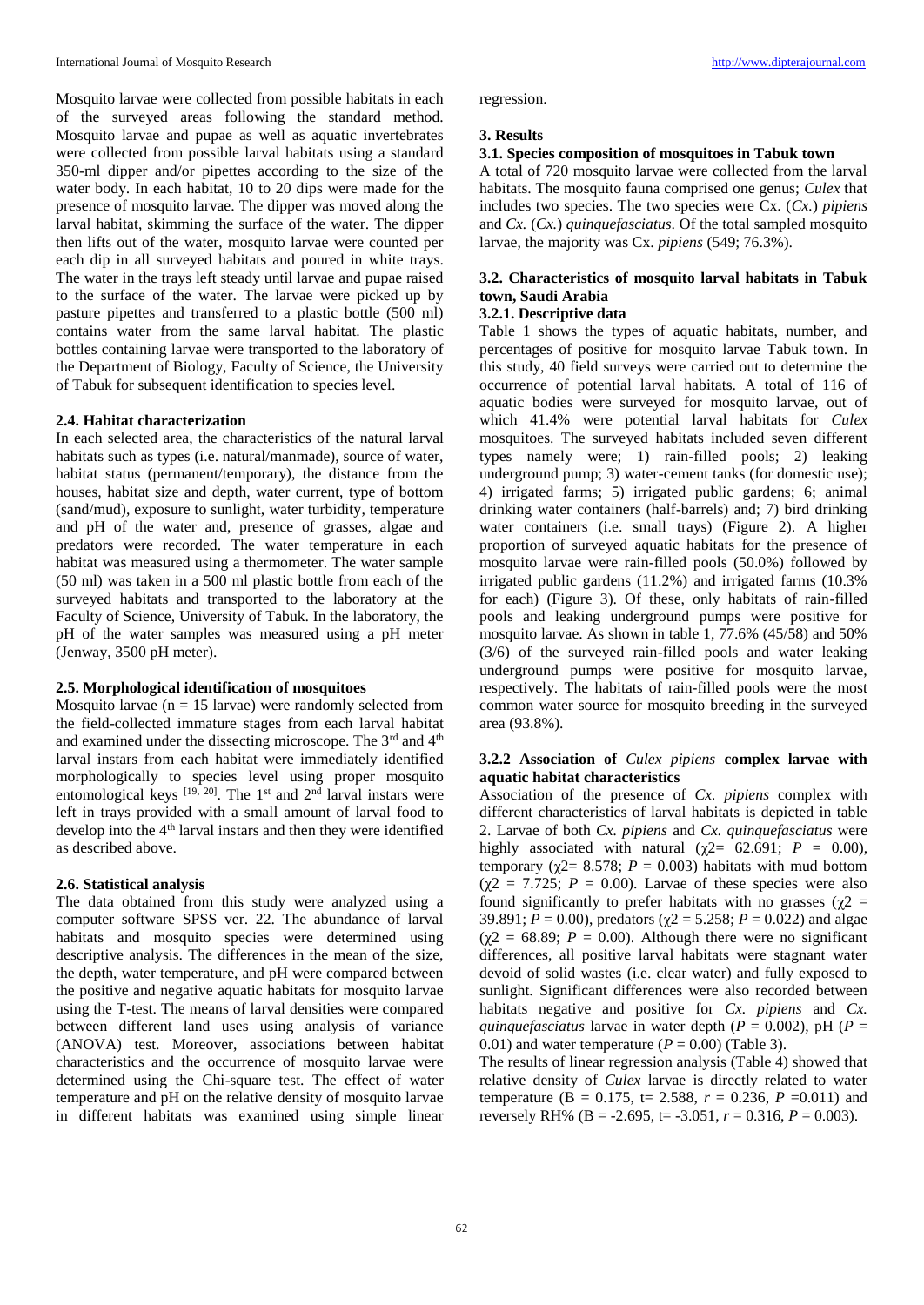**Table 1:** Numbers and percentages of surveyed aquatic bodies and habitats positive for *Culex pipiens* complex in Tabuk town, Saudi Arabia.

| <b>Type of habitats</b>          | No. of surveyed habitats | <b>Habitats positive for larvae</b> |               |
|----------------------------------|--------------------------|-------------------------------------|---------------|
|                                  | No.                      | No.                                 | $\frac{6}{9}$ |
| Rain-filled pools                | 58                       | 45                                  | 77.6          |
| Leaking underground pumps        |                          |                                     | 50.0          |
| Water-cement tanks               |                          |                                     | 0.0           |
| Irrigated farms                  |                          |                                     | 0.0           |
| Irrigated public gardens         |                          |                                     | 0.0           |
| Animal drinking water containers |                          |                                     | 0.0           |
| Bird drinking water containers   |                          |                                     | 0.0           |
| Total                            |                          | 48                                  | 41.4          |

![](_page_3_Picture_4.jpeg)

**Fig 2**: Types of mosquito larval habitats recorded in Tabuk town, Saudi Arabia (A: Rain-filled pools; B: Water-cement tank; C: Leaking underground pump; D: Irrigated farm and E: Irrigated public gardens; and F: Bird drinking water container).

![](_page_3_Figure_6.jpeg)

**Fig 3:** Percentage of a common type of aquatic habitats surveyed for mosquito larvae in the surveyed areas in Tabuk town, Saudi Arabia.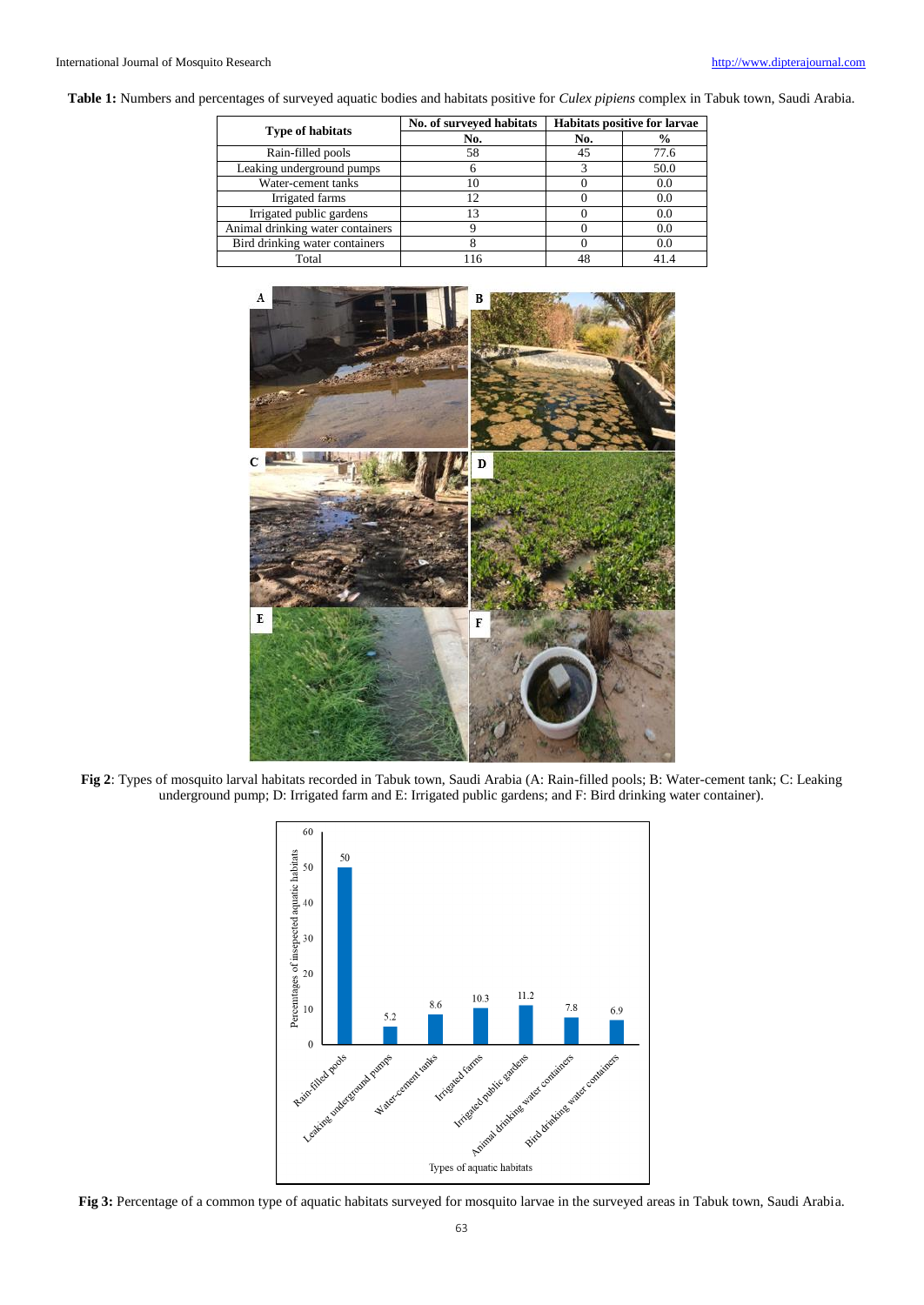| <b>Characteristic</b>                                             | Chai-square | P-value |
|-------------------------------------------------------------------|-------------|---------|
| Type of habitats (Natural or man-made)                            | 62.691      | 0.00    |
| The permanence of habitats (Permanent or temporary)               | 8.578       | 0.003   |
| Water current (Still or flowing)                                  | 0.194       | 0.660   |
| Exposure to sunlight (Fully exposed, partially exposed or shaded) | 0.712       | 0.399   |
| Turbidity (Clear or turbid)                                       | 2.174       | 0.140   |
| Substrate types (Mud, sand, or others)                            | 7.725       | 0.005   |
| Presence of predators (Present or absent)                         | 5.258       | 0.022   |
| Presence of grasses (Present or absent)                           | 39.891      | 0.00    |
| Presence of algae (Present or absent)                             | 68.885      | 0.00    |
| $D_{\text{total}} \geq 0.05$ indicate significant difference      |             |         |

*P value* < 0.05 indicate significant difference.

**Table 3:** Comparison of some characteristics of aquatic habitats positive and negative for mosquito larvae in Tabuk town, Saudi Arabia.

| Characters                  | $Mean \pm SE$    |                            |         |
|-----------------------------|------------------|----------------------------|---------|
|                             | $Yes*$           | $\mathbf{N}$ <sup>**</sup> | P-value |
| Distance from houses        | $518.9 \pm 48.8$ | $339.5 \pm 51.8$           | 0.015   |
| Size of water body in meter | $7.37 + 3.7$     | $5.69 \pm 0.79$            | 0.605   |
| Water depth in cm           | $6.42 + 0.37$    | $54.38 \pm 12.7$           | 0.002   |
| Water temperature           | $23.80 \pm 0.30$ | $15.43 \pm 0.63$           | 0.01    |
| nН                          | $8.28 \pm 0.02$  | $8.66 \pm 0.09$            | 0.00    |

*P value* < 0.05 indicate significant difference.

\* indicates aquatic habitat positive for mosquito larvae.

\*\* indicates aquatic habitat negative for mosquito larvae.

#### **3.3. Larval relative density and distribution of positive habitats in Tabuk town**

The overall density of larvae recorded in this study was  $4.85 \pm$ 0.490 larvae/dip. As shown in the figure, the density of mosquito larvae/dip was significantly higher in the rain-filled pools  $(5.12 \pm 0.503)$  than that in habitats formed by leaking underground pumps  $(1.00 \pm 0.00)$  ( $P = 0.00$ ). Moreover, there was a significant difference in the relative density of larvae between the surveyed areas in Tabuk town ( $P = 0.00$ ). The highest relative density of *Culex* larvae was recorded in the residential areas  $(10.20 \pm 0.800)$  and the lowest in the industrial areas  $(1.0 \pm 1.0)$  (Figure 4).

In this study, 23.9%, 20.0%, 78.0%, and 14.3% of the

surveyed aquatic habitats in residential areas, industrial areas, valleys, and irrigated farms were positive for the presence of larvae, respectively (Table 4). The higher proportions of surveyed habitats were in residential areas (39.7%) and the valleys (35.3%) (Table 4). Of the total positive larval habitats recorded, more than 60% (66.7%) were in the valleys (Figure 5).

The results also showed that there was a significant difference between the different land use in numbers of the positive and negative habitats for the presence of mosquito larvae ( $\chi$ 2 = 35.576, P = 0.00; Linear-by-linear = 7.077; *P* = 0.008) (Figure 6).

![](_page_4_Figure_15.jpeg)

**Fig 4:** Relative density of mosquito larvae recorded in different environmental settings in Tabuk town, Saudi Arabia.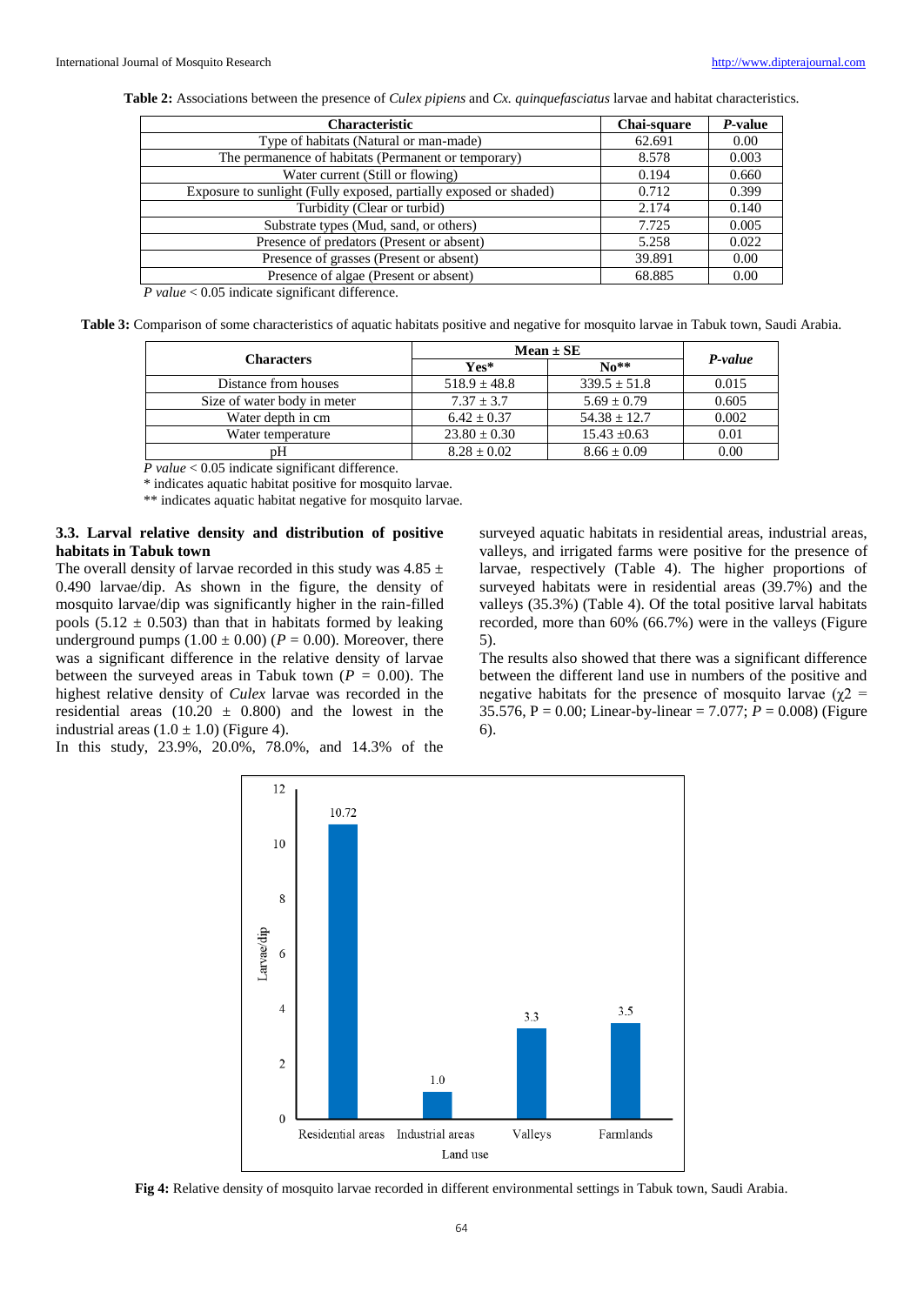#### **Table 4:** Numbers and percentages of surveyed aquatic habitats and potential mosquito larval habitats in the surveyed areas in Tabuk town, Saudi Arabia.

| <b>Surveyed areas</b> | No. $(\%)$ of surveyed habitats | <b>Habitats positive for larvae</b> |               |
|-----------------------|---------------------------------|-------------------------------------|---------------|
|                       |                                 | No.                                 | $\frac{6}{9}$ |
| Residential areas     | 46 (39.7)                       |                                     | 23.9          |
| Industrial areas      | 15(12.9)                        |                                     | 20.0          |
| Valleys               | 41 (35.3)                       | 32                                  | 78.0          |
| Farmlands             | 14 (12.1)                       |                                     | 14.3          |
| Total                 |                                 | 48                                  |               |

![](_page_5_Figure_4.jpeg)

**Fig 5:** Percentages of aquatic habitats positive for mosquito larvae recorded in different environmental settings in Tabuk town, Saudi Arabia.

![](_page_5_Figure_6.jpeg)

**Fig 6:** Distribution of positive habitats for mosquito larvae in different types of lands in Tabuk town, Saudi Arabia.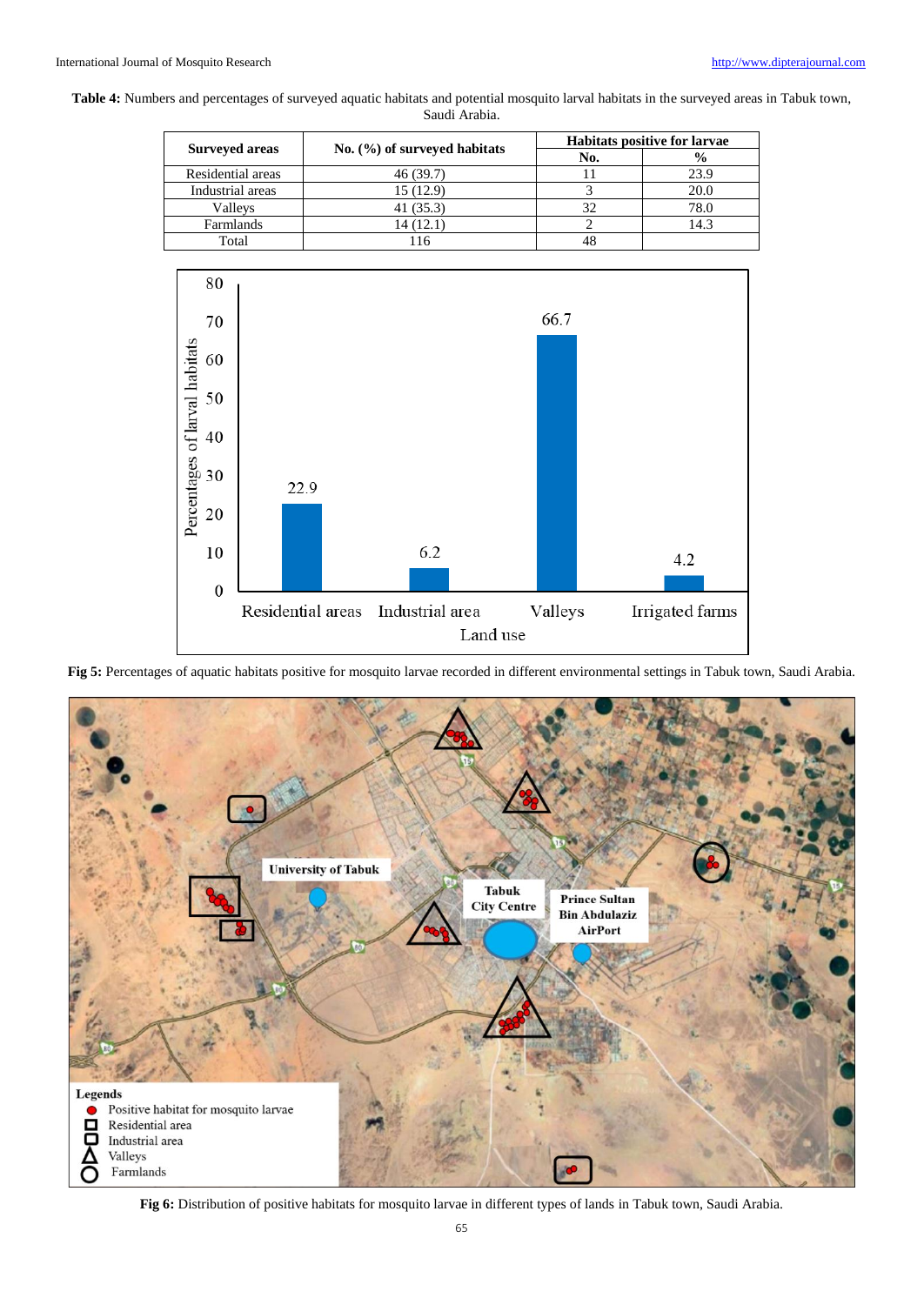#### **4. Discussion**

Despite the huge effort to control mosquito-borne diseases, it has become a growing serious public health problem with a high global burden. This situation is due to the spread of mosquito vectors and/or pathogens into new areas as a result of global climate change [21]. Similarly, mosquitoes play an important role as vectors of several diseases in Saudi Arabian that include malaria [22], filariasis [23], Dengue fever [24], Rift Valley Fever [25], and West Nile Virus [17]. The control of mosquito-borne diseases through vector control has become more sounded and its success requires accurate knowledge of biology, ecology, and behavior of the mosquito vectors. This study was carried out to determine the species composition and the characteristic associated with *Culex pipiens* complex larval habitat in Tabuk town, Saudi Arabia. Importantly, this study is the first of its kind to characterize mosquito larval habitats in the Tabuk region.

Previous studies in Saudi Arabia showed the occurrence of several important vectors such as *Anopheles Arabiensis, Aedes aegypti*, and the *Cx. pipiens* complex [26]. The *Culex pipiens* complex species recorded in the country comprised two important species; *Cx. pipiens* Linnaeus 1758 (the northern house mosquito), *Cx. quinquefasciatus* Say 1823 (southern house mosquito)  $[26]$ . The larval collection in this study comprised two species; *Cx. pipiens* and *Cx. quinquefasciatus*. Both species are the most common mosquito species in Saudi Arabia [26] . *Culex pipiens* L. is considered a principal vector of introduced filariasis, WNV, and RVF in Saudi Arabia<sup>[26]</sup>. *Culex pipiens* was found infected with WNV in the Al-Madinah area [27]. The occurrence of both *Cx. pipiens* L. and *Cx. quinquefasciatus* in Tabuk town represent a risk of transmission of WNV as well as Bancroftian filariasis among the population living in this area.

The findings of this study also showed that larvae of *Cx. pipiens* (76.3%) were more dominant than those of *Cx. quinquefasciatus* in the surveyed areas in Tabuk town. This finding is in agreement with the results reported by Al Ashry *et al.* [18]. The authors found that larvae of *Cx. pipiens* were more common than those of other mosquito species collected in the Hail region at northwestern Saudi Arabia. Similarly, in two different larval surveys conducted in the Asir area in the southwest region of Saudi Arabia, larvae *Cx. pipiens* more dominant over than those of *Cx. quinquefasciatus* [18, 29] .

*Culex* mosquitoes are known to breed in a diverse type of aquatic habitats where some species like *Cx. quinquefasciatus* can thrive in habitats rich with organic (i.e. polluted water) such as drainage canals and sewerage systems [30]. However, this study showed that rain-filled pools and leaking underground pumps are the main potential habitats for the breeding of mosquito in Tabuk town. The rain-filled pools formed 93.8% of the larval source in the surveyed areas. A study in Hail indicated that agricultural and building construction activities are the main source of mosquito breeding habitats in the area  $[18]$ . The variations in the findings between the two studies might be due to the difference in the study period and/or source of water surveyed for mosquito larvae in the two study areas. The current study was conducted as cross-sectional entomological surveys for seven months therefore, only defined types and number of water habitats were surveyed for mosquito larvae.

Details information on characteristics of the mosquito larval habitats is very crucial for developing and/or improving future

vector control based and larval source management (LSM). Almost, mosquito breeding is influenced by some physical, chemical, and biological parameters of water habitats [31, 32]. In this study, larvae of *Cx. pipiens* and *Cx. quinquefasciatus* was significantly found to breed in temporary habitats characterized by shallow water with a mud bottom and, absence of vegetation (grasses), algae, and predators (*P< 0.05*). Although no significant differences were recorded, larvae of both species were found to thrive better in stagnant habitats with clear water (no solid wastes) and no shade (i.e. fully exposed to sunlight). The findings on the preference of *Cx. pipiens* for larval habitats characterized by stagnant, shallow clear water with a mud bottom and fully exposed to the sunlight was similar to the results of a study conducted in Cairo, Egypt <a>[33]</a>. In previous studies conducted in Hail and Asir regions of Saudi Arabia, *Cx. pipiens* was found to breed in habitats exposed to the sunlight; whereas, *Cx. Quinquefasciatus* in shaded habitats [18, 29]. However, Ashry *et al.* [18] found that habitats with stagnant water, presence of shade, algae, vegetation, and turbidity are the preferred breeding places for *Cx. pipiens*, and *Cx. Quinquefasciatus* in the Hail region.

It is known that water temperature and pH are important determinants that influence the growth, development, and survival of immature stages of mosquitoes  $[33, 34]$ . All the positive habitat recorded in this study for *Cx. pipiens* and *Cx*. *quinquefasciatus* were slightly alkaline (mean pH of  $8.28 \pm 0$ . 02) and had a mean water temperature of  $23.80 \pm 0.30$  °C. The results of linear regression analysis demonstrated that the relative density of *Culex* mosquitoes is directly related to temperature  $(P = 0.011)$  and inversely to relative humidity  $(RH\%)$  ( $P = 0.003$ ). These findings are in agreement with what was reported by a study on the western coast on *Cx. pipiens* [35]. Similarly, a positive correlation between water temperature and the relative density of *Cx. pipiens* and *Cx*. quinquefasciatus larvae were reported Hail region [18]. However, another study in the eastern region of Saudi Arabia indicated a negative correlation between the water temperature of the larval habitats and the relative density of *Cx. pipiens* and *Cx. quinquefasciatus* larvae [36] .

The results also indicated significant differences in the larval densities between the types of habitats as well as between the surveyed areas  $(P = 0.00$  for each). High larval density was significantly in rain-filled pools  $(5.025 \pm 0.729 \text{ larvae/dip})$  as well as in residential areas ( $10.20 \pm 0.800$ ). These findings on larval density indicated that *Cx. pipiens* complex might prefer rainfall water than other types. It is known that the density of mosquito larvae in the aquatic habitats is highly influenced by different factors such as vegetation, temperature, pH, turbidity and, the concentration of different organic and inorganic compounds  $[37, 38]$ . For example, the presence of the vegetation in the larval habitats decreases larval density because it may cause barriers for egg-laying female, shadowing of the water surface, microbial growth as well as the occurrence of predators <sup>[39, 40]</sup>. The high density of *Cx. pipiens* and *Cx. quinquefasciatus* larvae in the residential areas might be due to that these species are common house mosquitoes (northern and southern house mosquitoes, respectively). These habitats are also more likely close to the source of blood meal for females and hence the engorge females would not travel a long distance to lay eggs. The occurrence of larval habitats with a high density of mosquito larvae in the residential areas might also represent a risk of future transmission of *Culex*-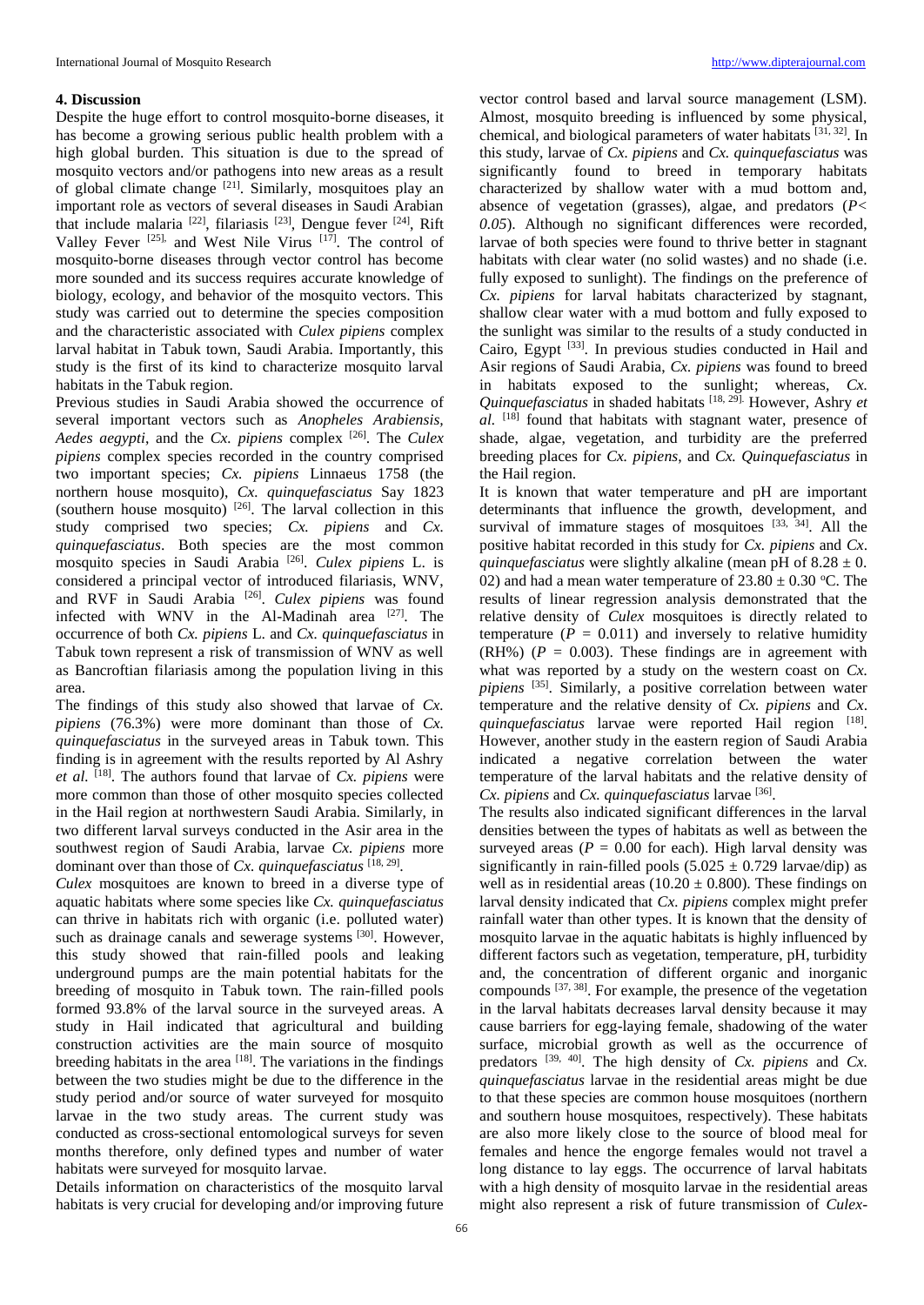borne diseases among the population of Tabuk town. A high proportion of positive habitats for mosquito larvae were recorded in valleys. This finding might be due to that valleys holds and retain rainwater for a long time and as shown in this study most of the positive habitats for mosquito larvae were rain-filled pools.

#### **5. Conclusions**

The occurrence of *Cx. pipiens* and *Cx. quinquefasciatus* might be a risk factor of transmission of WNV and bancroftian filariasis in the Tabuk area. Therefore, control of mosquito vectors is needed. The findings of this study indicate defined types of larval habitats in the area. Therefore, it would be cost-effective to conduct larval source management (LSM) to control and/or eliminate the mosquito populations from Tabuk town by treating the two main types of breeding habitats recorded in the area.

#### **6. Acknowledgments**

We would like to thank Dr. Omar Salem Bahatab, the Head, Department of Biology, and Dr. Fahad Alrabae, the Dean Faculty of Science, University of Tabuk, for their valuable support and all facilities they provided during this study. Our thanks are also extended to Mr. Abdulaziz Alanzi and Mr. Fahad Al Harbi of the of Vector Control Management, General Directorate of Health Affairs in Tabuk, Ministry of Health for their valuable support during the field surveys.

#### **7. References**

- 1. WHO. A global brief on vector-borne diseases. World Health Organization, Geneva, Switzerland, WHO/DCO/WHD/2014.1. 2.14.
- 2. Cox FEG. History of the discovery of the malaria parasites and their vectors. Parasites and Vectors 2010;3:5.
- 3. Zittra C, Kocziha Z, Pinnyei S, Harl J, Kieser K, Laciny A, *et al*. Screening blood-fed mosquitoes for the diagnosis of filarioid helminths and avian malaria. Parasites and Vectors 2015;8:16.
- 4. Rizzoli A, Bolzoni L, Chadwick EA, Capelli G, Montarsi F, Grisenti M, *et al*. Understanding West Nile virus ecology in Europe: *Culex pipiens* host feeding preference in a hotspot of virus emergence. Parasites and Vectors. 2015;8:213.
- 5. Dieme C, Bechah Y, Socolovschi C, Audoly G, Berenger JM, Faye O, *et al*. Transmission potential of *Rickettsia felis* infection by *Anopheles gambiae* mosquitoes. Proceeding of the National Academy of Science, USA 2015;112:8088-8093.
- 6. Calzolari M. Mosquito-borne diseases in Europe: an emerging public health threat. Reports in Parasitology 2016;5:1-12.
- 7. Sule WF, Oluwayelu DO, Hernández-Triana LM, Fooks AR, Venter M, Johnson N. Epidemiology and ecology of West Nile virus in sub-Saharan Africa. Parasites and Vectors 2018;11:414.
- 8. Chancey G, Grinev A, Volkova E, Rios M. The Global Ecology and Epidemiology of West Nile Virus. BioMed Research International, 2015, 20.
- 9. Eybpoosh S, Fazlalipour M, Baniasadi V, Pouriayevali MH, Sadeghi F, Ahmadi Vasmehjan A *et al*. Epidemiology of West Nile Virus in the Eastern Mediterranean region: A systematic review. PLoS

Neglected Tropical Diseases 2019;13(1):e0007081.

- 10. Smithburn KC, Hughes TP, Burke AW, Paul JH. A neurotropic virus isolated from the blood of a native of Uganda. The American Journal of Tropical Medicine and Hygiene 1940;20:471-492.
- 11. McLean RG, Ubico SR, Bourne D, Komar N. West Nile virus in livestock and wildlife. Current Topics in Microbiology and Immunology 2002;267:271-308.
- 12. Bowen RA, Nemeth NM. Experimental infections with West Nile virus. Current Opinion in Infectious Diseases 2007;20:293-297.
- 13. Blut A. West Nile Virus. Transfusion Medicine and Hemotherapy 2013;40:265-284.
- 14. WHO. Fact sheets: West Nile virus. World Health Organization, 2017.
- 15. Andreadis TG. The contribution of *Culex pipiens* complex mosquitoes to transmission and persistence of West Nile Virus in North America. Journal of the American Mosquito Control Association 2012;28(4):137- 151.
- 16. Muñoz J, Ruiz S, Soriguer R, Alcaide M, Viana DS, Roiz D *et al*. Feeding patterns of potential West Nile virus vectors in South-West Spain. PLoS ONE 2012;7(6):e39549.
- 17. Hemida MG, Perera RAPM, Chu D, Ko RW, Alnaeem AA, Peiris M. West Nile virus infection in horses in Saudi Arabia (in 2013-2015). Zoonoses and Public Health 2019;66(2):248-253.
- 18. Al Ashry HA, Kenawy MA, Shobrak M. Ecological aspects of the bancroftian filariasis vectors, *Culex pipiens* and *Cx. quinquefasciatus* (Diptera: Culicidae) in Hail, Saudi Arabia. International Journal of Mosquito Research 2018;5(1):25-32.
- 19. Mattingly PF, Knight KL. The mosquitoes of Arabia. Bulletin of British Museum (Natural History) Entomology 1956;4(3):89-141.
- 20. Harbach RE. The mosquitoes of the subgenus Culex in southwestern Asia and Egypt (Diptera: Culicidae). Contributions of the American Entomological Institute 1988;24(1):1-240.
- 21. Campbell LP, Luther C, Moo-Llanes D, Ramsey JM, Danis-Lozano R, Peterson AT. Climate change influences on global distributions of dengue and chikungunya virus vectors. Philosophical Transactions of the Royal Society of London Series B 2015;370:20140135.
- 22. Al-Seghayer SM, Kenawy MA, Ali OTE. Malaria in the Kingdom of Saudi Arabia: Epidemiology and control. Scientific Journal of King Faisal University 1999;1:6-20.
- 23. Haleem A, Al Juboury M, Al Husseini H. Filariasis: A report of three cases. Annals of Saudi Medicine 2002;22(1, 2):77-79.
- 24. Alhaeli A, Bahkali S, Ali A, Househ MS, El-Metwally AA. The epidemiology of Dengue fever in Saudi Arabia: A systematic review. Journal of Infection and Public Health 2016;9:117-124.
- 25. Alhaj MS, Elmanea AA, Shazali LA, Yousif MQ. Surveillance study on Rift Valley Fever in Jazan region, Saudi Arabia. International Journal of Advanced Scientific and Technical Research. 2015;5(4):46-57.
- 26. Alahmed AM, Munawar K, Khalil SMS, Harbach RE. Assessment and an updated list of the mosquitoes of Saudi Arabia. Parasites and Vectors 2019;12:356.
- 27. Al-Ali KH, El-Badry AA, Eassa AHA, Al-Juhani AM,